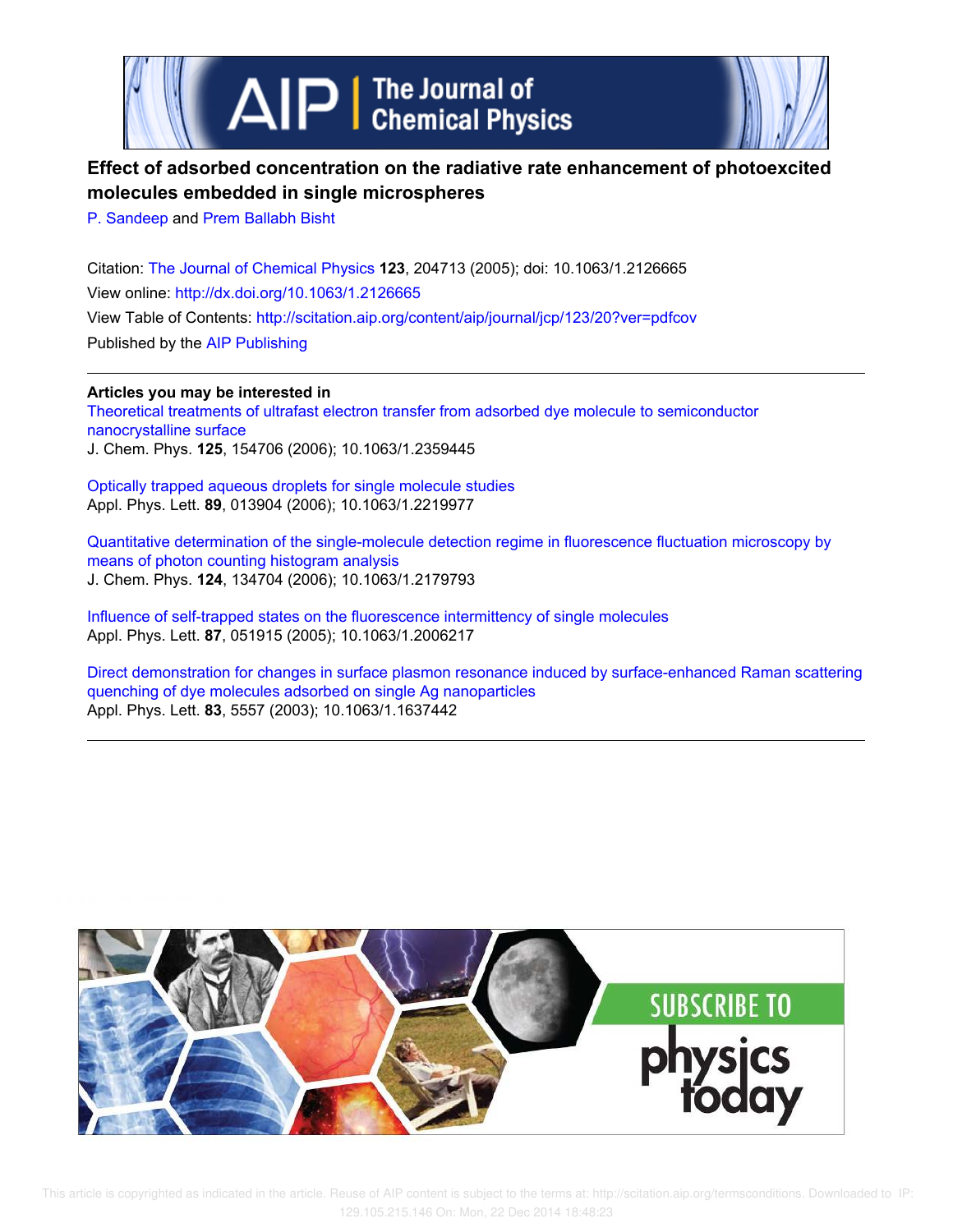# THE JOURNAL OF CHEMICAL PHYSICS 123, 204713 (2005)

# **Effect of adsorbed concentration on the radiative rate enhancement of photoexcited molecules embedded in single microspheres**

P. Sandeep and Prem Ballabh Bisht<sup>a)</sup>

*Department of Physics, Indian Institute of Technology Madras, Chennai 600 036, India*

(Received 8 June 2005; accepted 27 September 2005; published online 23 November 2005)

The variation of the molecular density in a single microcavity and its influence on the radiative rate enhancement (RRE) are reported here. The quality factors of the observed morphology-dependent resonances (MDRs) of the microcavity remain unchanged in the absence of any absorbing effects. In contrast, the MDRs tend to disappear in the presence of strong absorption even due to the self-absorption by the molecule. Time-resolved fluorescence studies reveal the fact that the value of RRE decreases with an increase in the adsorbed concentration of the molecules. The results have been explained in terms of a detuning parameter, which is a function of the refractive index of the microcavity. The increased dispersing capability of the microsphere upon increasing its molecular density has been found to be responsible for the observed decrease in RRE. © *2005 American Institute of Physics.* [DOI: 10.1063/1.2126665]

## **I. INTRODUCTION**

Micrometer-sized dielectric particles of symmetric shape have been studied in recent years as excellent tools to explain the light-matter interactions.<sup>1</sup> Especially, the case of spherical microcavity has attracted a large attention due to its inherent simplicity. $2<sup>2-4</sup>$  The total internal reflection of light inside the cavity at its interface with the surrounding medium allows the natural modes of oscillation of the cavity to occur at specific frequencies. These modes are known as morphology-dependent resonances (MDRs) as their properties depend on the size, shape, and refractive index of the microcavity. The amplifying and energy-storing capabilities of MDRs have been found to be useful in the applications such as low threshold lasing,<sup>5,6</sup> enhanced energy transfer,<sup>7,8</sup> and biosensing.<sup>9</sup>

The radiative rate enhancement (RRE) of an excited atom or a molecule is of great importance since the experimental control over the pathway for excited-state deactivation can be obtained. This problem has been dealt with theoretically by calculating the transition rates by varying the transition frequency and the physical properties of the microcavity.<sup>10,11</sup> A theoretical treatment of the spontaneous emission of a two-level atom coupled to the narrow cavity resonance was proposed in terms of the Hermitian modes of the universe by Lai  $et$   $al$ .<sup>12</sup> The expression for the RRE in terms of the mode densities of photons with and without the cavity was put forward by Yokoyama and Bronson. $^{13}$  A modified expression by separating the density of states within the cavity into resonant and background contributions was given by Arnold.<sup>14</sup> The enhancement was found to contain both  $1/r$  and  $1/r^2$  components where *r* is the radius of the microcavity. A quantum-mechanical treatment for the spontaneous emission from a two-level atom inside a dielectric sphere<sup>15</sup> and the spontaneous decay of an excited twolevel atom in the presence of dispersing and absorbing dielectric bodies have been also studied.<sup>16</sup>

The modification of the spontaneous emission decay rate from chelated europium ions in microdroplets has been reported by Lin *et al.*<sup>17</sup> RRE has also been observed in Rhodamine 6G (R6G) confined in levitated ethylene glycol microdroplets. $18,19$  The cavity quantum electrodynamics (QED) effects were reported to be responsible for the reduction in the fluorescence lifetime for  $pyrene<sup>20</sup>$  and 9-amino acridine hydrochloride hydrate (9AAHH) doped in polymer microspheres. $21$ 

Recently it has been shown that the intracavity power is extremely sensitive to the variation of the effective refractive index of the cavity mode near the resonance in an integrated optical microdisk.<sup>22</sup> It was also shown that quartz microspheres can be used to detect protein concentration by measuring the shift of the MDR as a function of the adsorbed concentration.<sup>23</sup> Based on the first-order perturbation theory, a theoretical explanation of the shift in the position of MDR for a small change in the refractive index of the outer medium or the radius of the microsphere has also been developed.<sup>24</sup> The formation of a nanolayer of adsorbed biological macromolecules on single microspheres has been characterized with the help of the shift of the MDR at two different wavelengths. $^{25}$  But, as yet, to the best of our knowledge, the effect of adsorbed concentration on both the steady-state and the time-resolved fluorescences of a molecule embedded in a microcavity has not been studied experimentally. Therefore in this paper, we present the observed changes in the RRE caused by the change in the molecular density inside a cavity. This has been explained on the basis of a change in the refractive index of the microcavity.

This paper is organized as follows. Section II gives the experimental details. The theoretical aspects of MDR and RRE are given in Sec. III. The results and discussion

a)Also at: Chemical Physics and Molecular Biology Group, IIT Madras, India. Electronic mail: bisht@iitm.ac.in

This article is copyrighted as indicated in the article. Reuse of AIP content is subject to the terms at: http://scitation.aip.org/termsconditions. Downloaded to IP: 129.105.215.146 On: Mon, 22 Dec 2014 18:48:23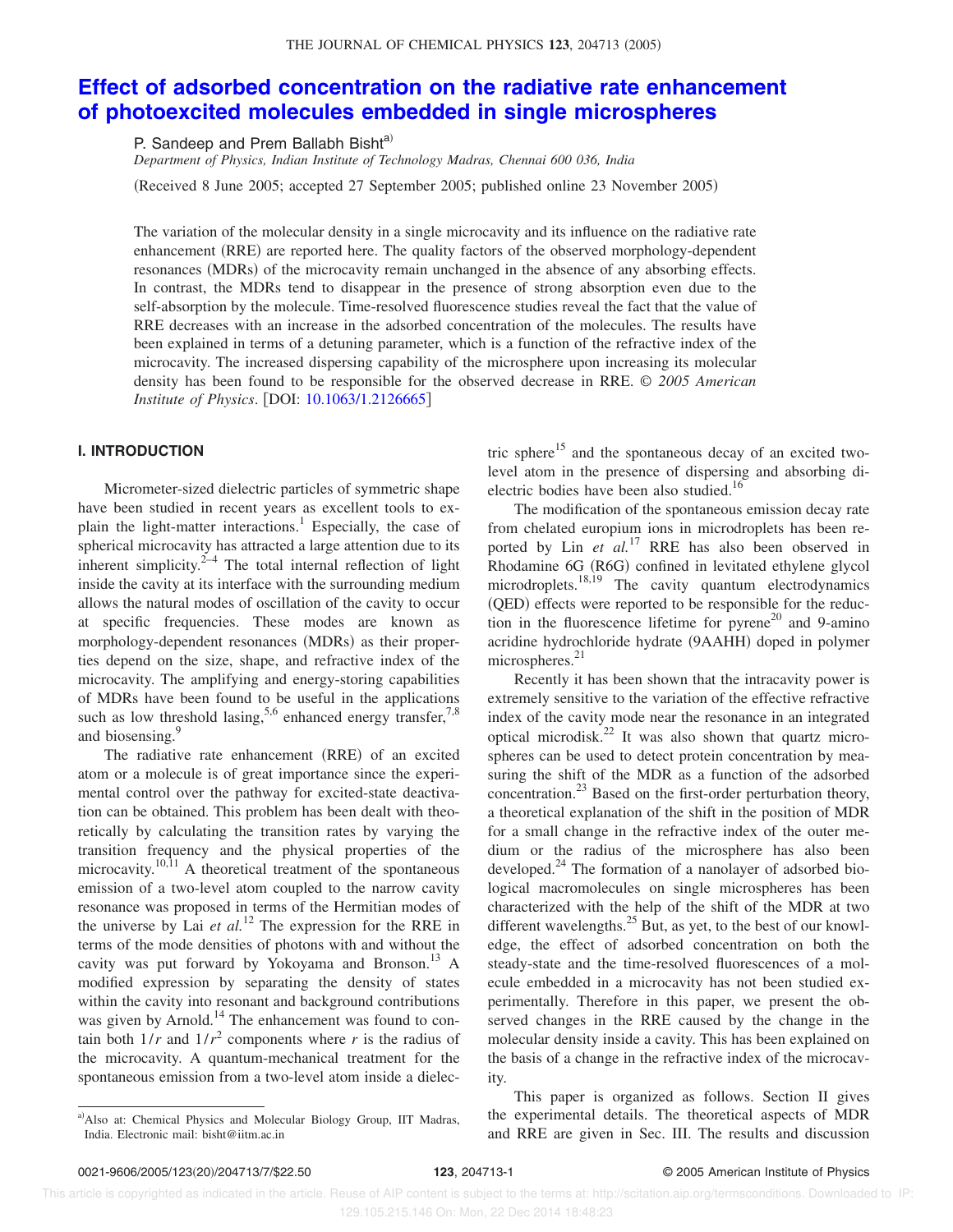(Sec. IV) has been divided into four parts. Section IV A gives the experimentally observed MDR in the fluorescence spectra of dye-doped single microspheres. The theoretical fitting and the influence of absorption on the spectra and the quality factors of the MDR are also described here. Section IV B gives the effect of MDR on the radiative rate and the estimation of RRE from the experiments. In Sec. IV C, we introduce the detuning parameter, which is related to the refractive-index-based shift of a MDR. Section IV D gives a theoretical simulation of the detuning parameter that explains the experimental observations due to the change in the refractive index. The conclusions are given in Sec. V.

#### **II. EXPERIMENT**

The details of the experimental procedure for sample preparation and steady-state spectral measurements are given elsewhere.<sup>21</sup> Briefly, the microspheres of polymethyl methacrylate (PMMA) were immersed in solutions of varying concentrations of the dye 9AAHH (Aldrich) in spectrograde methanol for about 15 h. The microspheres were washed with distilled water and dried before transferring to a glass plate for measurements. The absorption measurements were done to estimate the concentration of the dye in microparticles. It was found to be  $\sim$  100 times less than that of the doping solution. However, the concentrations mentioned here correspond to those of the doping solutions, unless otherwise specified. The steady-state fluorescence spectra of these dye-impregnated microspheres were measured with an epifluorescence microscope (Nikon Eclipse E-400) with the help of a monochromator and a photomultiplier tube (PMT). The excitation source was a superhigh-pressure Hg lamp equipped with a filter at 365 nm with a bandpass of 50 nm. For time-resolved measurements, a 40 ps pulsed laser at 408 nm (Pilas, Advanced Photonics) was used as an excitation source. The fluorescence from the single microsphere was directly fed to the PMT and the decay profiles were recorded by the time-correlated single-photon counting card (TC900, Edinburgh Instruments). The decay profiles were deconvoluted with the instrument response function (IRF) of the excitation pulse and were fitted with single and biexponential functions using standard software. The goodness of the fit was estimated by reduced  $\chi^2$  and weighted residuals. For a good fit, the value of  $\chi^2$  was around one and the residuals were distributed evenly on both sides of the fitted curve.

#### **III. THEORETICAL CONSIDERATIONS**

#### A. Morphology-dependent resonances (MDRs)

The fluorescence spectrum of the dye embedded in a single polymer microsphere shows ripple structures. These structures are built upon the background fluorescence of the dye. The observed structures are sensitive to the size and refractive index of the microsphere, and are known as MDR, which result from the Mie scattering phenomena. The positions of the MDR in the experimental spectra can be obtained theoretically as follows.

The ratio of the scattering cross section of the microsphere to its geometric cross section is known as the scattering efficiency and is given by

$$
Q_{\text{sca}} = \frac{2}{x^2} \sum_{n=1}^{\infty} (2n+1)(|a_n|^2 + |b_n|^2), \tag{1}
$$

where  $x=2\pi r/\lambda$  is known as the size parameter. Here  $\lambda$  is the wavelength of the scattered light and *r* is the radius of the microsphere. The coefficients  $a_n$  and  $b_n$  are functions of the spherical Bessel  $[j_n(x)]$  and Hankel  $[h_n(x)]$  functions of the first kind and are given as

$$
a_n = \frac{j_n(x)[m x j_n(m x)]' - m^2 j_n(m x)[x j_n(x)]'}{h_n^{(1)}(x)[m x j_n(m x)]' - m^2 j_n(m x)[x h_n^{(1)}(x)]'},
$$
 (2a)

and

$$
b_n = \frac{j_n(x)[m x j_n(m x)]' - j_n(m x)[x j_n(x)]'}{h_n^{(1)}(x)[m x j_n(m x)]' - j_n(m x)[x h_n^{(1)}(x)]'}.
$$
 (2b)

Here *m* represents the ratio of the refractive index of the cavity to that of the surrounding medium. The integer *n* denotes the order of the spherical Bessel and Hankel functions describing the radial field distribution and is known as the angular mode number. The number of maxima in the radial dependence of the mode is given by *l* which is termed as the mode order. The observed resonance peaks in a theoretically simulated Mie scattering efficiency curve of a microsphere are identified by their corresponding mode numbers  $(n)$  and mode orders (*l*).

#### **B. Modification of radiative rate in a cavity**

Upon photoexcitation, the coupling of the transition moment of the molecule with the MDR of the cavity increases the final density of states available for the emitting photon. This is responsible for the increase in the radiative rate of the molecule following Fermi's golden rule. This was first proposed by Purcell<sup>26</sup> for the case of a nuclear magnetic medium coupled to a resonant electrical circuit. The RRE in this case is given as

$$
\xi = 3DQ\lambda^3/4\pi^2 V_m,\tag{3}
$$

where *D* is the mode degeneracy, *Q* is the quality factor, and *V<sup>m</sup>* is the mode volume. The modification in the radiative rate can be measured by the time-resolved fluorescence of the molecule by embedding it in a microcavity as well as in a bulk medium. It has been shown that RRE  $(\xi)$  can then be expressed as<sup>13</sup>

$$
\xi = \frac{\int_0^\infty \rho_c(\nu) P(\nu) d\nu}{\int_0^\infty \rho_f(\nu) P(\nu) d\nu}.
$$
\n(4)

Here the mode density of the photons in the presence of the cavity is denoted by  $\rho_c(\nu)$ , while that in the bulk is indicated by  $\rho_f(\nu)$ .  $P(\nu)$  represents the transition rate per mode. Later, a theoretical expression of RRE was developed by Arnold<sup>14</sup> by separating the density of states within the microparticle into resonant and background contributions. The RRE of 9AAHH embedded in PMMA microspheres has been found to be in agreement with this. $^{21}$ 

 This article is copyrighted as indicated in the article. Reuse of AIP content is subject to the terms at: http://scitation.aip.org/termsconditions. Downloaded to IP: 129.105.215.146 On: Mon, 22 Dec 2014 18:48:23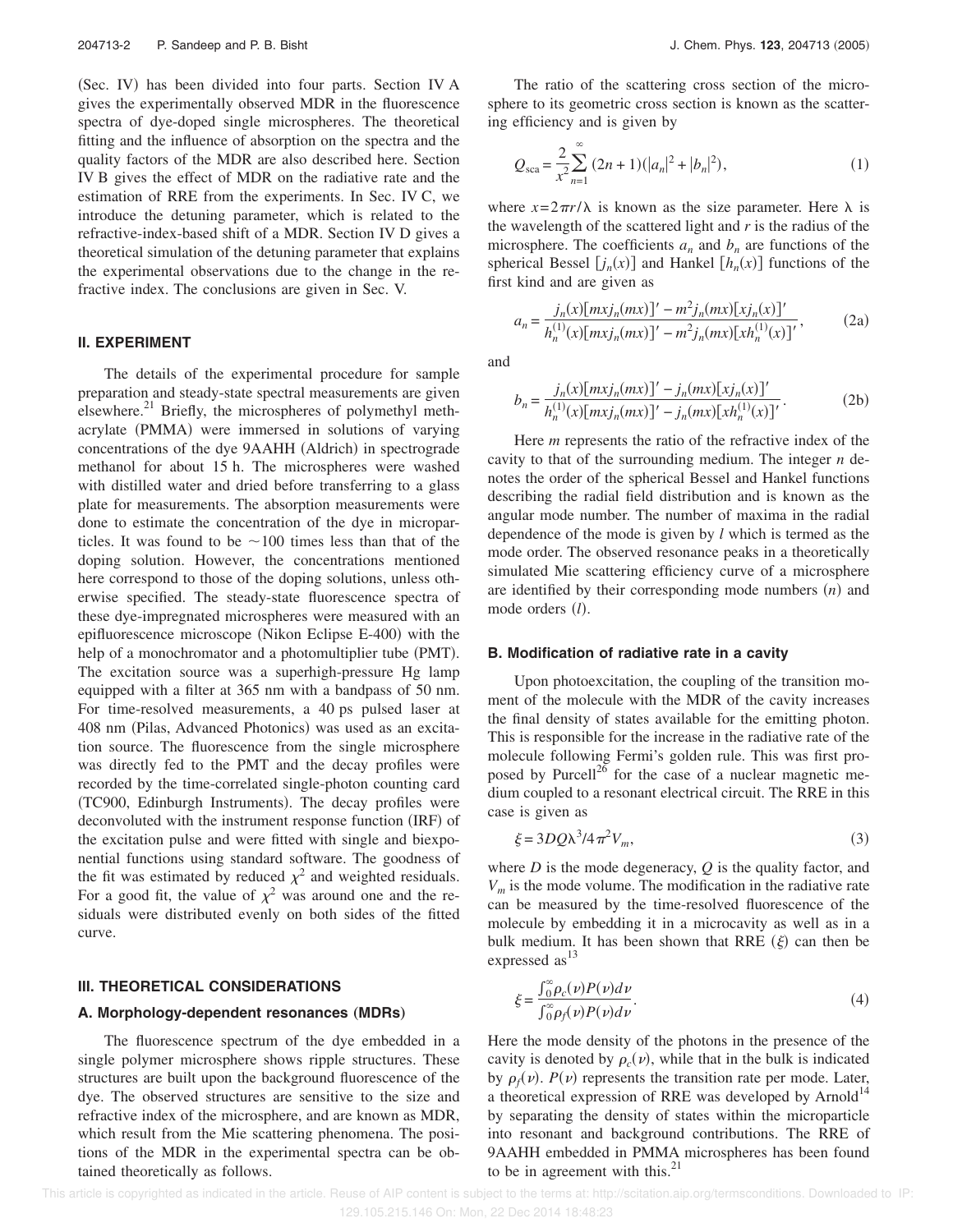

FIG. 1. Schematic diagram representing the various contributions for RRE: absorption profile  $(-\bullet)$  and fluorescence emission profile  $(-\circ)$  of the molecule. The overlap between the fluorescence and absorption spectra contributes to the self-absorption effect. When a MDR of the microcavity  $(-)$  falls within the homogeneous linewidth of the molecule (---) the density of state is increased according to Eq. (4) that results in RRE.

Figure 1 shows a modified schematic diagram $3$  of the various contributions influencing the interaction between the MDR and the radiative transition of a molecule. The reduction in the microsphere diameter increases the free spectral range of the MDR  $(\Delta \nu_{MDR})$ . For a small size of the microsphere it is possible to have a condition that only a single MDR interacts within the homogeneous linewidth  $(\Gamma_h)$  of the emitter. In other words, when  $\Delta \nu_{\text{MDR}} > \Gamma_h > \gamma$  where  $\gamma$  represents the full width at half maximum (FWHM) of the interacting MDR, $^{17}$  the RRE can be approximated as

$$
\xi \cong \Delta \nu_{\text{MDR}} / \Gamma_h,\tag{5}
$$

where  $\Delta \nu_{\text{MDR}} = (\arctan \sqrt{m^2 - 1}) / (2 \pi r \sqrt{m^2 - 1})$  and  $\xi$  (RRE) is the ratio of the measured radiative rate of the molecule in the presence of the cavity to that in a bulk medium.

### **IV. RESULTS AND DISCUSSIONS**

# **A. Influence of self-absorption on the quality factors**

Figure 2 shows the observed fluorescence spectra of 9AAHH embedded in single PMMA microspheres of  $\sim$ 3  $\mu$ m radius by varying the dye concentration. The peak positions of the modes observed in the fluorescence spectra are simulated with the scattering efficiency  $[Eq. (1)]$ . The theoretical simulation for a portion of the spectrum (D) is shown in Fig. 3. The MDR are identified for their polarization [either transverse electric  $(b_{n,l})$  or transverse magnetic  $(a_{n,l})$ . Their corresponding mode numbers and mode orders are also determined. It can be seen that the MDR peaks of the observed spectrum match well with those of the simulation for a microsphere of  $r=2.807 \mu m$  and  $m=1.49$ . As seen from the expression for  $\Delta v_{\text{MDR}}$  [*vide supra*, Eq. (5)] the position of the MDR in the spectra can shift either due to the change in (i)  $r$  (for fixed  $m$ ), (ii)  $m$  (for fixed  $r$ ), or (iii) both *r* and *m*. The spectra in Fig. 2 correspond to single micro-



FIG. 2. Fluorescence spectra of 9AAHH in  $\sim$ 3- $\mu$ m-radius single PMMA microsphere as a function of concentration. The concentrations are  $(A)$ 0.5 mM, (B) 5 mM, (C) 20 mM, and (D) 100 mM. The *x* parameter [Eq. (1)] is related to the radius of the particle and therefore it incorporates the variations arising out of the changes, if any, in the particle radius for the sake of a common plot (see text for details). All the curves are analyzed for the cavity modes of the first three orders. For clarity of presentation, the first-order TE  $(b_{n,l})$  and TM  $(a_{n,l})$  modes are tagged on the bottom curve  $(A)$ , and the second-order modes are tagged on the top curve (D) while the third-order modes are tagged on curve (B).

particles of approximately the same radius as estimated visually from the scale of the microscope. The other spectra of Fig. 2 fit well with the simulations of  $r = 2.805 \pm 0.004 \mu$ m as the variation in radius alone has been used here to account for the maximum possible shift in the position of the MDR. The fitting of the experimental spectra with the simulations shows that up to three orders of the MDR are observed here.

It is seen that the first-order and second-order modes



FIG. 3. A part of the observed fluorescence spectrum [curve  $(D)$  in Fig. 2] fitted with the scattering efficiency simulation for a single PMMA microsphere (refractive index=1.49) with a radius of 2.807  $\mu$ m.

This article is copyrighted as indicated in the article. Reuse of AIP content is subject to the terms at: http://scitation.aip.org/termsconditions. Downloaded to IP: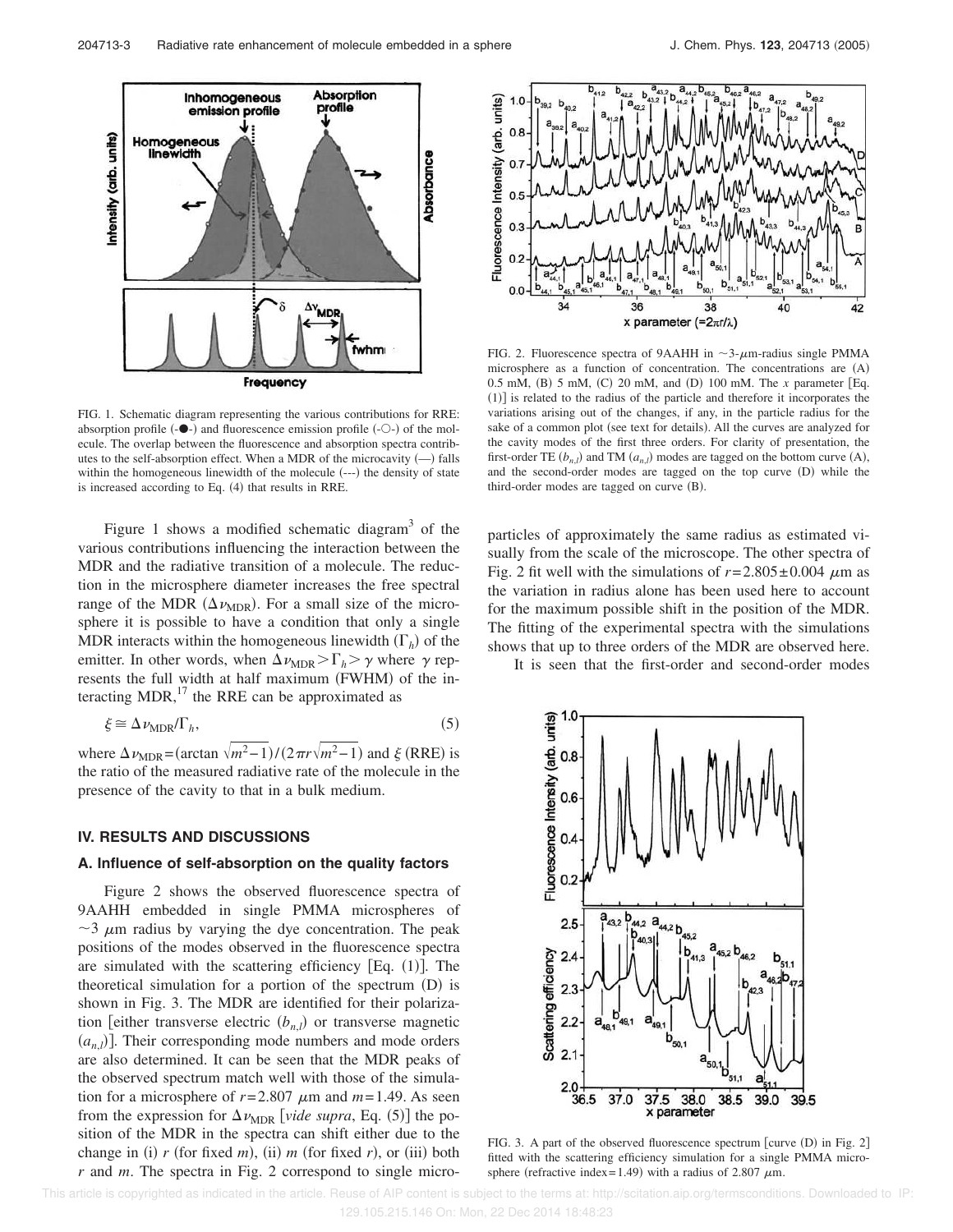TABLE I. Quality factors of the observed MDR ( $Q_{\text{obs}}$ ) for various modes (for brevity of presentation, half of the observed modes are not listed here) of first, second, and third orders as a function of the concentration of doping.

|                         | $Q_{\text{obs}}(\pm 0.2 \times 10^2)$ |                                   |                                    |  |  |  |
|-------------------------|---------------------------------------|-----------------------------------|------------------------------------|--|--|--|
|                         | Concentration of 9AAHH                |                                   |                                    |  |  |  |
| Mode <sup>a</sup>       | $0.5$ mM( $\times$ 10 <sup>2</sup> )  | 20 mM( $\times$ 10 <sup>2</sup> ) | 100 mM( $\times$ 10 <sup>2</sup> ) |  |  |  |
| $b_{44,1}$ ; $b_{39,2}$ | 4.41                                  | 4.15                              | 4.15                               |  |  |  |
| $a_{39.2}$              | 7.24                                  | 6.98                              | 6.98                               |  |  |  |
| $b_{45,1}$ ; $b_{40,2}$ | 5.29                                  | 5.29                              | 5.29                               |  |  |  |
| $a_{40,2}$              | 5.35                                  | 5.35                              | 4.28                               |  |  |  |
| $a_{45,1}$              | 5.36                                  | b                                 | 5.37                               |  |  |  |
| $b_{46,1}$ ; $b_{41,2}$ | 4.32                                  | 4.33                              | 4.33                               |  |  |  |
| $b_{48,1}$              | $\mathbf b$                           | b                                 | 5.63                               |  |  |  |
| $b_{43.2}$              | 5.65                                  | 5.65                              | 5.65                               |  |  |  |
| $b_{49.1}$              | 5.75                                  | 5.76                              | 5.75                               |  |  |  |
| $b_{44.2}$              | 5.77                                  | 5.77                              | 5.77                               |  |  |  |
| $a_{49,1}$ ; $a_{44,2}$ | 3.89                                  | 3.89                              | 3.88                               |  |  |  |
| $b_{50,1}$              | 5.87                                  | 5.87                              | 5.86                               |  |  |  |
| $b_{45,2}$              | 5.89                                  | 5.89                              | 5.89                               |  |  |  |
| $b_{41,3}$              | 3.94                                  | 3.93                              | 3.94                               |  |  |  |
| $a_{50,1}$              | 5.95                                  | 5.95                              | 5.94                               |  |  |  |
| $b_{42,3}$              | 4.03                                  | 4.02                              | 4.02                               |  |  |  |
| $b_{52,1}$              | 6.10                                  | b                                 | 6.10                               |  |  |  |
| $b_{47.2}$              | 6.14                                  | 6.13                              | 6.12                               |  |  |  |
| $b_{43,3}$              | 4.93                                  | 4.92                              | 4.70                               |  |  |  |
| $a_{52,1}$              | 6.12                                  | 6.17                              | 6.17                               |  |  |  |
| $b_{48.2}$              | 6.25                                  | 6.25                              | 6.24                               |  |  |  |
| $a_{53,1}$ ; $b_{44,3}$ | 4.19                                  | 4.18                              | 2.79                               |  |  |  |
| $b_{54,1}; a_{48,2}$    | 4.22                                  | 4.22                              | 3.62                               |  |  |  |
| $b_{49,2}$              | 6.37                                  | b                                 | 6.36                               |  |  |  |
| $a_{54,1}$ ; $b_{45,3}$ | 5.12                                  | 5.12                              | 3.65                               |  |  |  |
| $b_{55,1}; a_{49,2}$    | 4.29                                  | 3.22                              | 3.22                               |  |  |  |

<sup>a</sup>Mode numbers  $b_{44,1}$  – $b_{44,3}$  fall in the region free from the overlap of absorption, while  $a_{53,1} - b_{55,1}$  fall in the spectral overlap region. <sup>b</sup>Too weak to be calculated.

appear strongly in the experimental spectra while the modes of the higher orders are weaker. The quality factors  $(Q_{obs})$  for the various observed modes are given in Table I. The *Q*obs values of the individual modes are evaluated as  $Q_{obs} = x/\gamma$ where *x* is the *x* parameter of the peak value and  $\gamma$  is the FWHM of the individual mode. Figure 2 also shows that the MDR of the different orders coexists at nearly equal *x* parameters at various regions of the spectra with a varying degree of overlap among them. For a partial overlap of two MDRs, after fitting with a Lorentzian line shape, the half value of the observed FWHM of the individual peak was used for obtaining the  $Q_{obs}$  values. The experimentally observed values in this manner are sufficiently accurate to discuss the following.

Increasing the concentration of the doping solution does not show any appreciable change in the  $Q_{obs}$  values of the individual MDR in the regions free from the spectral overlap (*x*-parameter range of 33–41). For example, the MDR  $b_{46,1}$ has a  $Q_{obs}$  value of  $4.33 \times 10^2$  irrespective of the concentration of the molecules. In the *x*-parameter range of 41–42, there is an overlap of the fluorescence with the absorption of the molecule. The mode  $a_{54,1}$  which falls in this region (and experiences maximum absorption effect) measures a  $Q_{\text{obs}}$ 



FIG. 4. Fluorescence spectra of Rhodamine 6G in  $\sim$ 2- $\mu$ m-radius single PMMA microsphere as a function of concentration. The concentrations are (A) 5 mM, (B) 10 mM, and (C) 100 mM.

value of  $5.12 \times 10^2$  for the curves (A)–(C) but drops down to  $3.65 \times 10^2$  for the highest concentration. This indicates that till curve (C) an increase in the concentration of the doping does not introduce any change in the imaginary part of the refractive index of the microsphere but for curve (D) it decreases the value of *Q*obs slightly due to the appearance of an additional quality factor due to absorption  $(Q_a)$ . In such case the  $Q_{\text{obs}}$  is given by<sup>27</sup>

$$
\frac{1}{Q_{\text{obs}}} = \frac{1}{Q_0} + \frac{1}{Q_a},\tag{6}
$$

where  $Q_0$  represents the quality factor calculated for the real value of the refractive index of the microcavity.

It can be seen further from Fig. 2 that the relative intensities of the MDR peaks are reduced for higher concentrations of the dye towards higher  $x$  parameters. For curve  $(D)$ the MDR peaks are very weak in the overlap region. We have observed also that for a case of strong overlap between the absorption and fluorescence emission such as that in Rhodamine 6G, MDR disappears completely at higher concentrations (Fig. 4). Hence for further experiments we chose the doping concentrations  $[$ in the range of curves  $(A)$  and  $(B)$ in Fig.  $2$ ] such that the spectral region is free from the selfabsorption effect. This gives an opportunity to study the effect of the variation in the adsorbed concentration without any effect on  $Q_{obs}$ . Table I also indicates that the effect of self-absorption on the *Q*obs values of the second- and thirdorder modes is negligible. This is due to the fact that the concentration of the molecules in these doped microspheres is highest at the surface as compared with the inner regions where the higher-order modes exist.<sup>28</sup>

#### **B. Effect of MDR on radiative rate**

To calculate the radiative rate, the fluorescence lifetime of 9AAHH embedded in single PMMA microspheres was measured. A single exponential fluorescence decay intensity  $(I)$  is given as

$$
I = A_0 e^{-t/\tau_0},\tag{7}
$$

where  $A_0$  is the preexponential factor and  $\tau_0$  is the fluorescence lifetime of the molecule. In the presence of another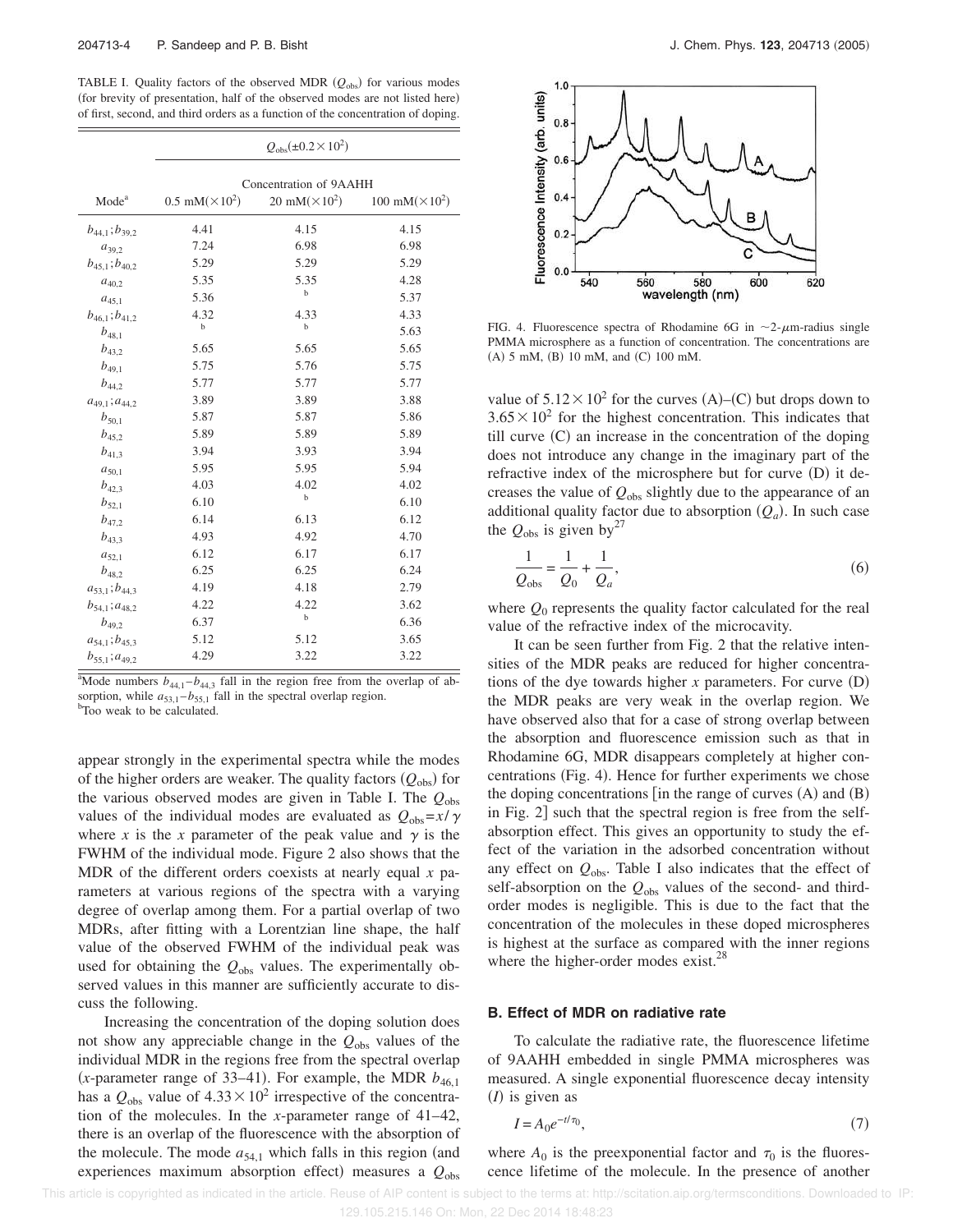TABLE II. The fluorescence lifetimes and amplitudes for 9AAHH for single microspheres of PMMA doped with 0.5 mM 9AAHH  $(\lambda_{\text{exc}}=408 \text{ nm})$ .

| Diameter<br>$(\mu m)$ | $\tau_1 \pm 0.01$<br>(ns) | $\tau_2 \pm 0.01$<br>(ns) | B <sub>1</sub> | B <sub>2</sub> | $\chi^2$ |
|-----------------------|---------------------------|---------------------------|----------------|----------------|----------|
| 20                    | .                         | 12.16                     | .              | 1.00           | 1.04     |
| 18                    | .                         | 12.05                     | .              | 1.00           | 1.08     |
| 15                    | .                         | 12.31                     | .              | 1.00           | 1.09     |
| 12                    | .                         | 12.28                     | .              | 1.00           | 0.99     |
| 10                    | 7.56                      | 12.99                     | 0.20           | 0.80           | 1.03     |
| 9                     | 4.29                      | 12.30                     | 0.19           | 0.81           | 0.99     |
| 7                     | 2.07                      | 12.30                     | 0.22           | 0.78           | 1.01     |
| 6                     | 1.05                      | 12.24                     | 0.39           | 0.61           | 0.99     |
| 5                     | 0.90                      | 11.93                     | 0.76           | 0.24           | 1.15     |
| $\overline{4}$        | 0.83                      | 11.76                     | 0.85           | 0.15           | 0.99     |
| 3                     | 0.78                      | 10.41                     | 0.84           | 0.16           | 1.02     |

competing decay rate in the excited state, the behavior is given by the biexponential decay scheme,

$$
I = B_1 e^{-t/\tau_1} + B_2 e^{-t/\tau_2},\tag{8}
$$

where  $B_1$  and  $B_2$  are the amplitudes of the lifetime components  $\tau_1$  and  $\tau_2$ , respectively.

Table II gives the fluorescence lifetime data for microspheres doped with a concentration of 0.5 mM of 9AAHH. For a  $20$ - $\mu$ m-diam. microsphere, the observed decay curve fits to the single exponential decay function with a time constant of 12.16 ns. This value of the fluorescence lifetime of 9AAHH is close to that observed in the thin films of another polymer polyvinyl alcohol (12.27 ns). A reduction of the diameter of the single microsphere down to 12  $\mu$ m does not show any change in the fluorescence decay. However, a further reduction in the diameter of the microsphere to 10  $\mu$ m results in the appearance of an additional (faster) component in the fluorescence decay profile. The new component with a decay time of  $7.56$  ns has a smaller amplitude  $(20\%)$  relative to the former. A further decrease in the microsphere diameter is followed by a decrease of the decay time of the new component with concomitant increase in its amplitude. For a microsphere of  $\sim$ 3  $\mu$ m diameter, the new component has a decay time of 780 ps with an amplitude of 84%, whereas the slow component shows a decay time of 10.40 ns with an amplitude of  $16\%$ . Figure 5 (panel A) shows the fitted curve of a biexponential behavior of the fluorescence decay from a  $\sim$ 3- $\mu$ m-diam. single microsphere. It can be seen clearly  $(from panels B and C) that the fluorescence data fit well with$ a biexponential decay function. Panel D shows the behavior of the amplitudes of the slower and faster components below the threshold value (10  $\mu$ m). While the faster component shows an increase in the amplitude, the slower component decreases in its amplitude on the reduction of the diameter of the microsphere.

Given the fact that the other nonradiative processes do not exhibit the size effect at room temperature  $(300 \text{ K})$ , we attribute this shortening of fluorescence lifetime to the RRE of the molecule as mentioned in Sec. III B. The RRE  $(\xi)$ which is a measure of the increase in the radiative rate of the molecule shows a >15-fold increase for a  $\sim$ 3- $\mu$ m-diam.



FIG. 5. Panel A gives the decay data of 9AAHH in PMMA single microspheres with diameters as (a) 20  $\mu$ m, (b) 5  $\mu$ m, and (c) 3  $\mu$ m along with the corresponding fits shown in Table I  $(-)$ . IRF represents the instrument response function. Panel B gives the residual for a single exponential fit while the residual for a biexponential fit is given in panel C for the data of curve (c). Panel D gives the amplitudes for the fast  $(-\bullet)$  and slow  $(-\circ)$ components of the biexponential fluorescence decay from single microspheres.

particle as compared with the bulk. This behavior is shown in Table III as a function of the concentration.

For a higher adsorbed concentration, although the decay data exhibit a similar pattern, the magnitude of RRE is found to decrease. For instance, for a concentration of 3.5 mM, the value of  $\xi$  for a 3- $\mu$ m-diam. microsphere reduces to 5.94 as compared with 15.76 observed for the 0.5 mM. This indicates that the RRE decreases by  $\sim$ 10 for a sevenfold increase in the concentration of the molecules. A plot of the RRE as a function of the microsphere diameter is given in Fig. 6 for the three concentrations studied here.

TABLE III. The RRE of the faster component of 9AAHH in single microspheres of varying concentrations as a function of the microsphere diameter.

|                       | RRE $(\xi)^a$             |                |                  |
|-----------------------|---------------------------|----------------|------------------|
| Diameter<br>$(\mu m)$ | $0.5 \text{ }\mathrm{mM}$ | $1 \text{ mM}$ | $3.5 \text{ mM}$ |
| 3                     | 15.76                     | 8.43           | 5.94             |
| 5                     | 12.78                     | 6.39           | 4.52             |
| 6                     | 11.64                     | 5.72           | 3.78             |
| 8                     | 6.03                      | 2.75           | 2.55             |
| 10                    | 1.62                      | 1.58           | 1.48             |

<sup>a</sup>The value of RRE is taken as 1.0 for the bulk.

This article is copyrighted as indicated in the article. Reuse of AIP content is subject to the terms at: http://scitation.aip.org/termsconditions. Downloaded to IP: 129.105.215.146 On: Mon, 22 Dec 2014 18:48:23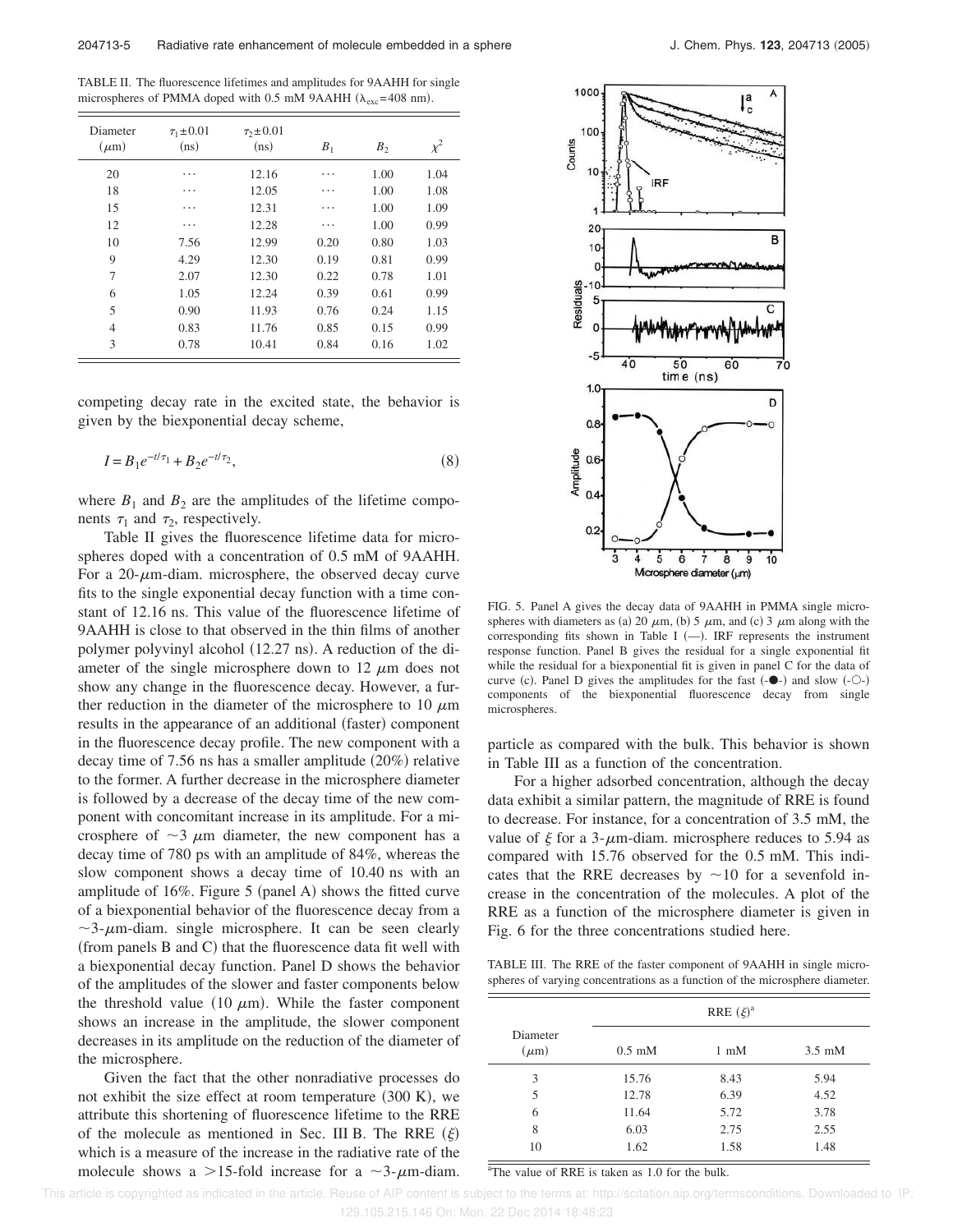

FIG. 6. The RRE  $(\xi)$  plotted as a function of the diameter of the single PMMA microsphere for varying doping concentrations.

#### **C. RRE and the introduction of detuning parameter**

It is known theoretically<sup>10–12</sup> that the RRE can be influenced due to  $(i)$  the change in the  $Q$  of the interacting MDR (Ref. 27) and (ii) a shift in the peak frequency of the MDR from that of the homogeneous linewidth.<sup>12</sup> This shift is termed here as the detuning parameter  $(\delta)$ . As seen from Table I no reduction in  $Q$  is observed in the concentration range studied here. Hence we consider case (ii). The shift in the MDR frequency can occur by a change in the refractive index of the microsphere as well as in its radius. However, by considering the fact that the spectra shown for the microspheres in Fig. 2 are consistent within the particle diameter of  $2.805 \pm 0.004$   $\mu$ m, we propose that the effective changes in the real part of the refractive index are responsible for the observed reduction of  $\xi$  with the doping concentration (Table III). This change in the refractive index is caused due to a difference in the adsorbed concentration on the microspheres doped with various concentrations. This is consistent with the reported increase in the refractive index of a microcylinder with an increase in the doping concentration.<sup>29</sup> This is understood as an increase in the dispersing ability of the medium by an increase in the molecular density. Typical calculations of  $Q_{sca}$  indicate that a change in the refractive index of  $\sim$  0.001 causes a shift in the *x* parameter  $(\Delta x)$  of the mode  $b_{50,1}$  by  $\sim$  0.0246.

The *Q* values of the MDR observed experimentally are found to be of the order of  $10^2$  (Table I). This is a case of weak coupling in which the enhancement agrees with an evaluation based on Fermi's golden rule. Under this condition an explicit relation for the enhancement of the radiative rate for a two-level system, incorporating the detuning parameter  $(\delta)$ , is given as<sup>12</sup>

$$
\xi = K \frac{(\gamma/2)^2}{\delta^2 + (\gamma/2)^2}.
$$
\n(9)

Here  $K$  represents the maximum possible RRE  $(\xi)$  when the MDR frequency coincides with the fluorescence peak ( $\delta$ )  $= 0$ ). However, to the best of our knowledge, any experimental work verifying this equation in the case of dye-doped single microspheres does not exist in literature.



FIG. 7. The variation of the change in enhancement of the radiative rate with the detuning of the *x* parameter for microsphere diameters of (a) 3  $\mu$ m, (b) 5  $\mu$ m, (c) 6  $\mu$ m, and (d) 10  $\mu$ m.

### **D. Comparison with the simulations of detuning parameter**

As shown in Fig. 1, the RRE depends upon the fact of whether a MDR falls exactly on the homogeneous linewidth of the fluorescing molecule. In order to investigate the effect of the shift (detuning) of the MDR from the homogeneous linewidth, simulations were carried out for the ratio of the observed RRE to that of the maximum possible RRE  $(\xi/K)$ as a function of the detuning parameter for various values of the microsphere diameter by using Eq. (9). The detuning parameter can be expressed in terms of the *x* parameter as  $\Delta x = 2\pi r \delta$ . The calculations were made for a fixed value of the FWHM of the MDR  $(\gamma)$  of 50 cm<sup>-1</sup> which is close to the experimentally observed value for the first-order modes in this work. In addition it is  $\sim$  four times smaller compared with the reported value of the homogeneous linewidth of 9AAHH in PMMA at 300 K (Ref. 21) fulfilling the condition of  $\Gamma_h > \gamma$  required by Eq. (5).

The observed enhancement normalized to *K* has been plotted as a function of the change in *x* parameter  $(\Delta x)$  for various microsphere diameters in Fig. 7. It can be seen that with an increase in detuning, the ratio falls rapidly following a Lorentzian function. A small change in the *x* parameter affects the observed enhancement. While for a  $3-\mu$ m-diam. microsphere the RRE ratio falls by half for a change in the value of  $x \sim 0.025$ ; for a 10  $\mu$ m microsphere it needs a corresponding change of 0.08. In other words, for a constant value of the detuning parameter, the decrease in the RRE ratio is smaller for larger diameter microspheres. For a detuning parameter value of 0.03 (indicated as  $\Delta x_1$  in Fig. 7) the RRE ratio decreases by 2.5 times of its initial value for a microsphere of 3  $\mu$ m diameter, whereas it decreases by only 1.1 times of its initial value for a  $10$ - $\mu$ m-diam. microsphere. This result is in agreement with our experimental observations. As seen from Table III with a sevenfold increase of the concentration, the RRE is distinctly reduced by a factor of  $\sim$  2.65 of its initial value in the case of the 3- $\mu$ m-diam. microsphere in comparison with a reduction of  $\sim$  1.1 of its initial value in the case of the  $10$ - $\mu$ m-diam. microsphere.

The magnitude of the RRE decreases (Fig. 6) and hence, the MDR detuning (based on the aforementioned discussion) increases with an increase in the adsorbed concentration of the dye molecule. From the Clausius-Mossotti relationship, $30$ the changes in the refractive index per mass of the material are additive in nature. The change in the refractive index is